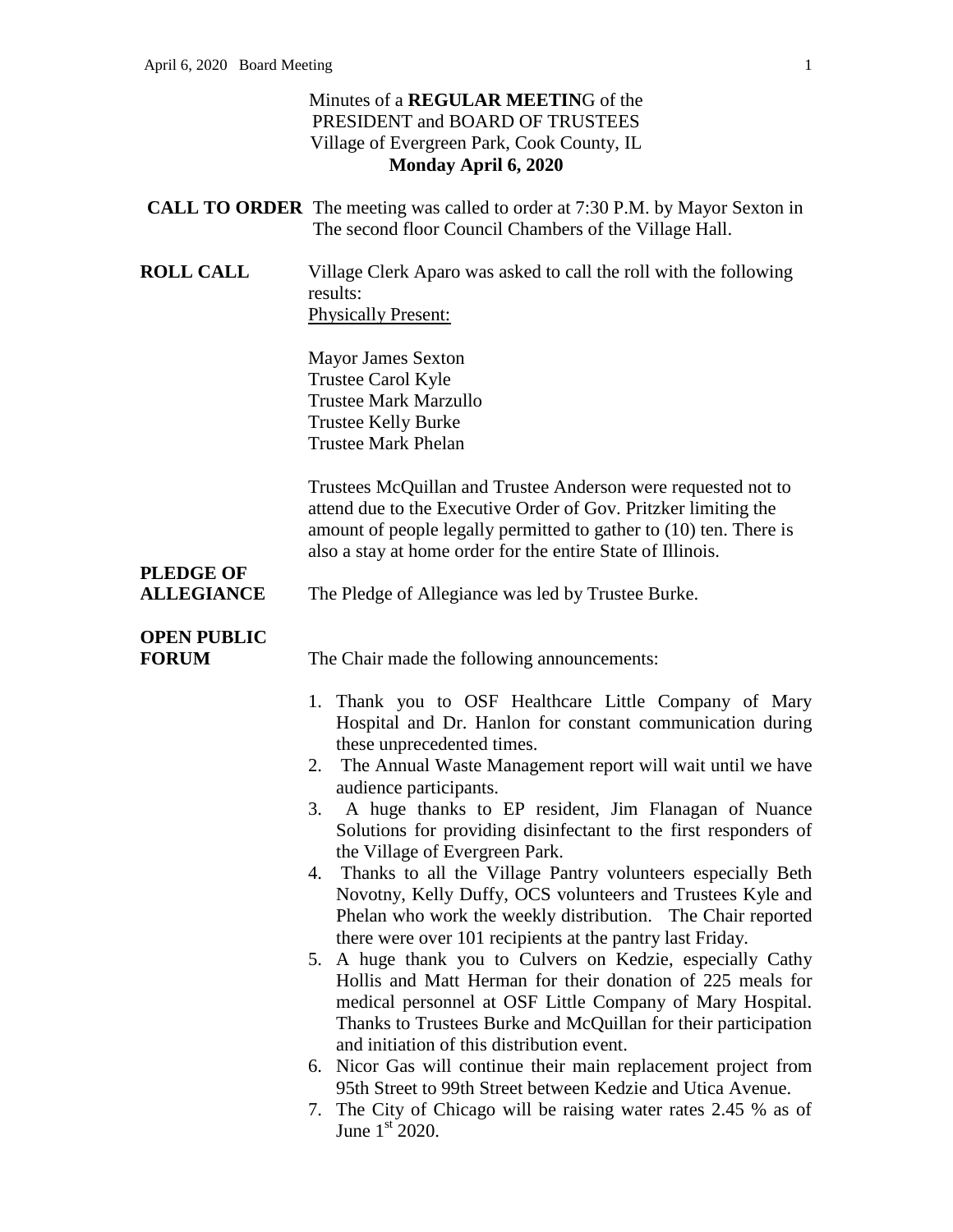#### **OPEN PUBLIC AUDIENCE** NONE.

# **CLERK'S**

**EXPLANATION** The Chair asked the Clerk to explain the procedure of tonight's meeting. Clerk Aparo stated due to the pandemic (declared by the World Health Organization on March 11, 2020) of global proportions Governor Pritzker has issued an Executive Order NO. 16, on April 1, 2020 in response to the COVID-19, a severe and deadly respiratory illness. In accordance with the Governor's order only ten (10) people are permitted to assemble for public meetings. The entire State is on a stay at home order. In an effort to reduce the number of people at this meeting and keep the six foot social distancing; Trustees Jim McQuillan and Trustee Norman Anderson were requested not to attend tonight's meeting.

> All Department heads were also asked not to attend as was Village Attorney Cainkar and Village Engineer Klass and Village Treasurer Sawyers. There were no audience members and the meeting was audio taped and digitally recorded for audio playback on the Village website. Everyone sat at least 6 feet away from each other and followed social distancing protocols.

> Comments were welcomed on the published agenda (sent to the papers and published on the Village website as of April 3, 2020) with any thoughts/questions or comments to be sent to the Clerk at [caparo@evpkadm.org](mailto:caparo@evpkadm.org) by 6:00 p.m. tonight to be read at the public meeting. Clerk Aparo stated she had not received any questions to be read in the open public portion of this meeting.

### **REGULAR AGENDA**

**MINUTES** Motion by Trustee Phelan second by Trustee Burke to waive the reading of the minutes of the March 2, 2020 Regular Meeting of the President and Board of Trustees as presented was passed by unanimous voice vote and so ordered by the Chair.

> Clerk's Note: The March 16, 2020 Board Meeting was cancelled due to the directive from the State of Illinois to halt all nonessential meetings.

## **RESOLUTION NO. 10-2020 &**

**NO. 11. 2020** Motion by Trustee Marzullo second by Trustee Kyle, to approve **Resolution NO. 10-2020 & Resolution NO. 11-2020** with \$ 511,556.56 in the General Corporate Fund, \$338,735.96 in the Water Management Fund, The 95<sup>th</sup> Street TIF Fund, \$1,375.00 and the Capital Improvement Fund, \$ 468,285.00 and the Self Insurance Fund, \$ 150.00 and the Street Bond Fund, \$ 24, 270.00 for a total of \$ \$1,344,372.52. **Resolution NO. 11-2020,**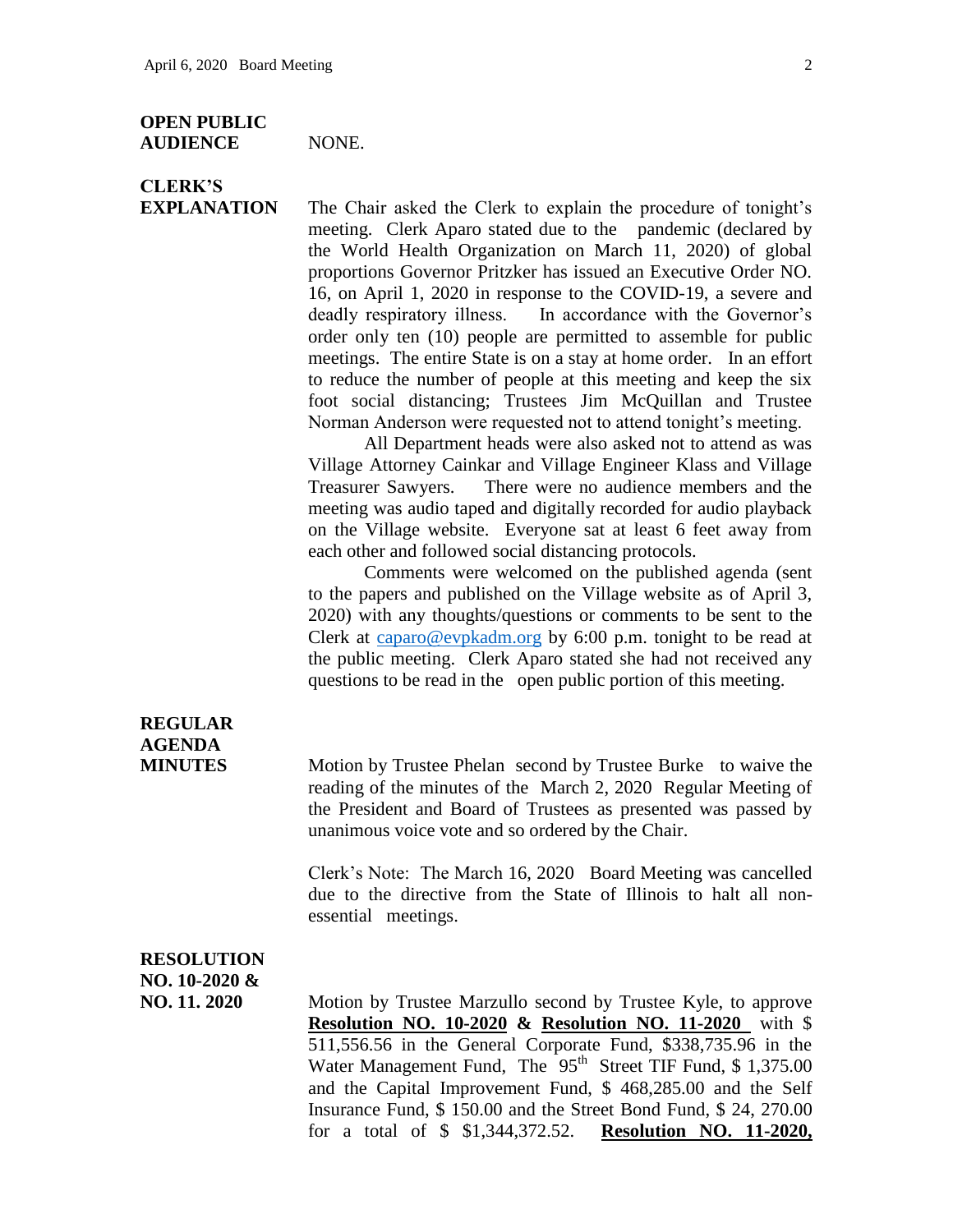\$528,512.06 in the General Corp. Fund, \$ 25,124.06 in the Water Management Fund, \$6,139.80 in the 95<sup>th</sup> Street TIF Fund, and \$419,235.00 and \$11,000.00 in the Street Bond Fund, for a total of \$ 990,010.92. Upon roll call, voting YES: Trustees, Marzullo, McQuillan, Anderson and Phelan; voting NO: NONE. The motion Was passed and so ordered by the Chair.

#### **WATER COLLECTOR**

**REPORT** Motion by Trustee Marzullo second by Trustee Phelan to approve the Water Collector's report for **February 2020** in the amount of \$637,062.97 in the Sewer and Water Fund. The motion was passed by unanimous voice vote and so ordered by the Chair.

**VILLAGE COLLECTOR**

**REPORT** Motion by Trustee Phelan second by Trustee Kyle to approve the Village Collector's Report for **February 2020** in the amount of \$2,309,630.23. The motion was passed by unanimous voice vote and so ordered by the Chair.

## **VILLAGE TREASURER**

**REPORT** Motion by Trustee Kyle second by Trustee Marzullo to approve the Village Treasurer's report for **February 2020** with \$5,174,627.98 in the General Fund and \$ 4,673,856.19 in the Sewer and Water Fund. The Chair stated he has met with Treasurer Sawyers in response to possible financial losses due to the pandemic. The Village has stopped all capital expenditures and hiring. Department heads have been asked to trim their budgets. The motion was passed by unanimous voice vote and so ordered by the Chair.

### **BUSINESS**

**CERTIFICATES** Motion by Trustee Kyle second by Trustee Burke to approve the business license application for **ELECTRIFY AMERICA** to conduct electric vehicle charging stations located at 9200 S. Western Avenue. Upon roll call, voting YES: Trustees Marzullo, Burke, Phelan and Kyle; voting NO: NONE. The motion was passed and so ordered by the Chair.

> Motion by Trustee Phelan second by Trustee Marzullo to approve **CHICAGO INSTITUTE OF ADVANCED SURGERY** to conduct a medical office located at  $2950 \text{ W}$ .  $95^{\text{th}}$  Street, Suite 300. Upon roll call, voting YES: Trustees Burke, Phelan, Kyle and Marzullo; voting NO: NONE. The motion was passed and so ordered by the Chair.

> Motion by Trustee Phelan second by Trustee Marzullo to approve **EBT& T, LLC.** to conduct the management of the former racquet and fitness club located at  $2700 \text{ W}$ .  $91^{\text{st}}$  Street. This is the property recently purchased by District 231, Evergreen Park High School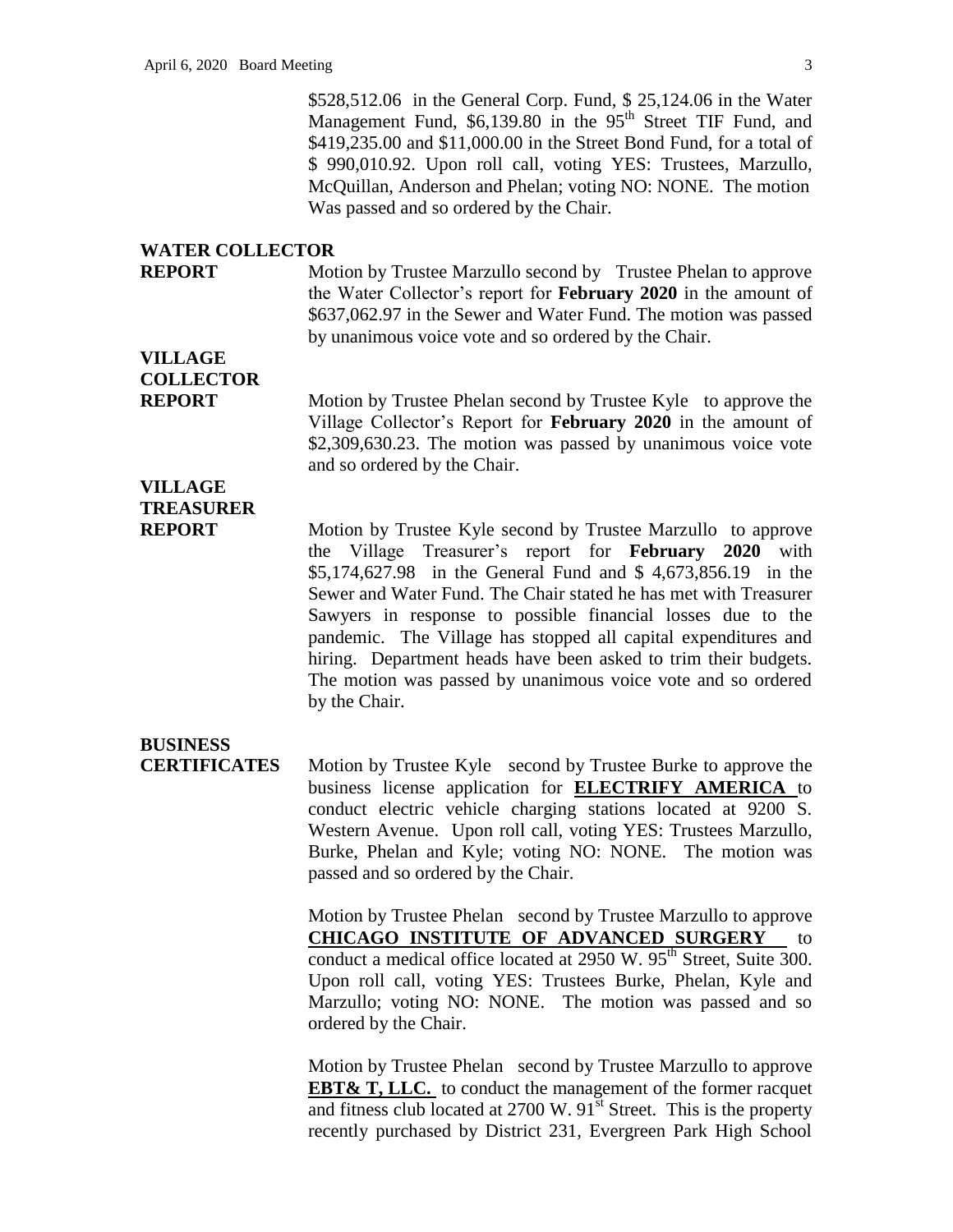for indoor/outdoor athletic facilities. Upon roll call, voting YES: Trustees Phelan, Kyle, Marzullo and Burke; voting NO: NONE. The motion was passed and so ordered by the Chair.

### **ORDINANCE NO. 2-2020**

**TABLED** Motion by Trustee Marzullo second by Trustee Kyle to table **ORDINANCE. NO. 2-2020, "AN ORDINANCE VACATING A PORTION OF 96TH STREET SOUTH OF THE CHI TUNG RESTAURANT IN THE VILLAGE OF EVERGREEN PARK, COOK COUNTY, ILLINOIS."** The Chair requested this be tabled until all the six (6) Trustees are present to vote on this proposed closure. He added the current financial climate may dictate a hold on this proposed development.

> Trustee Marzullo asked if notification was sent to adjacent property owners regarding the street closure. The Chair answered no they were not required to be notified; as this is not a zoning issue. A Zoning Board meeting will be required if there is a change in the zoning classification. Such as the demolishing of the residential home and a change in the property purpose, such as a parking lot.

> Trustee Marzullo said he anticipates a large loss of revenue due to the pandemic restrictions ordering the closure of so many businesses. He stated it is time the Village revisits its position on gaming licenses. He noted the additional revenue will be needed by the businesses as well as the Village. The Chair answered depending on the duration of the lock down restrictions many items will be up for discussion including gaming. A brief discussion took place regarding restrictions on gaming. Upon roll call, voting YES: Trustees Kyle, Marzullo, Burke and Phelan; voting NO: NONE. The motion was passed and so ordered by the Chair.

#### **ORDINANCE**

**NO. 3-2020** Motion by Trustee Phelan second by Trustee Kyle to approve **ORDINANCE NO. 3-2020," AN ORDINANCE OF THE VILLAGE OF EVERGREEN PARK, COOK COUNTY, ILLINOIS, APPROVING THE RESERVATION OF VOLUME CAP IN CONNECTION WITH PRIVATE ACTIVITY BOND ISSUES, AND RELATED MATTERS."** Upon roll call, voting YES: Trustees Marzullo, Burke, Phelan and Kyle; voting NO: NONE. The motion was passed and so ordered by the Chair.

### **ORDINANCE**

**NO. 4- 2020** Motion by Trustee Kyle second by Trustee Burke to approve **ORDINANCE NO. 4-2020,' AN ORDINANCE OF THE VILLAGE OF EVERGREEN PARK APPROVING A REAL ESTATE SALE CONTRACT FOR THE SALE OF THE PROPERTY LOCATED AT 9148 SOUTH KEDZIE AVENUE, EVERGREEN PARK, ILLINOIS."** The Chair noted the Village bought the property and will sell to Thi Thi's for additional parking. The Chair added due to the current financial crisis this may be on hold for a while. Upon roll call, voting YES: Trustees Burke, Phelan, Kyle and Marzullo; voting NO: NONE. The motion was passed and so ordered by the Chair.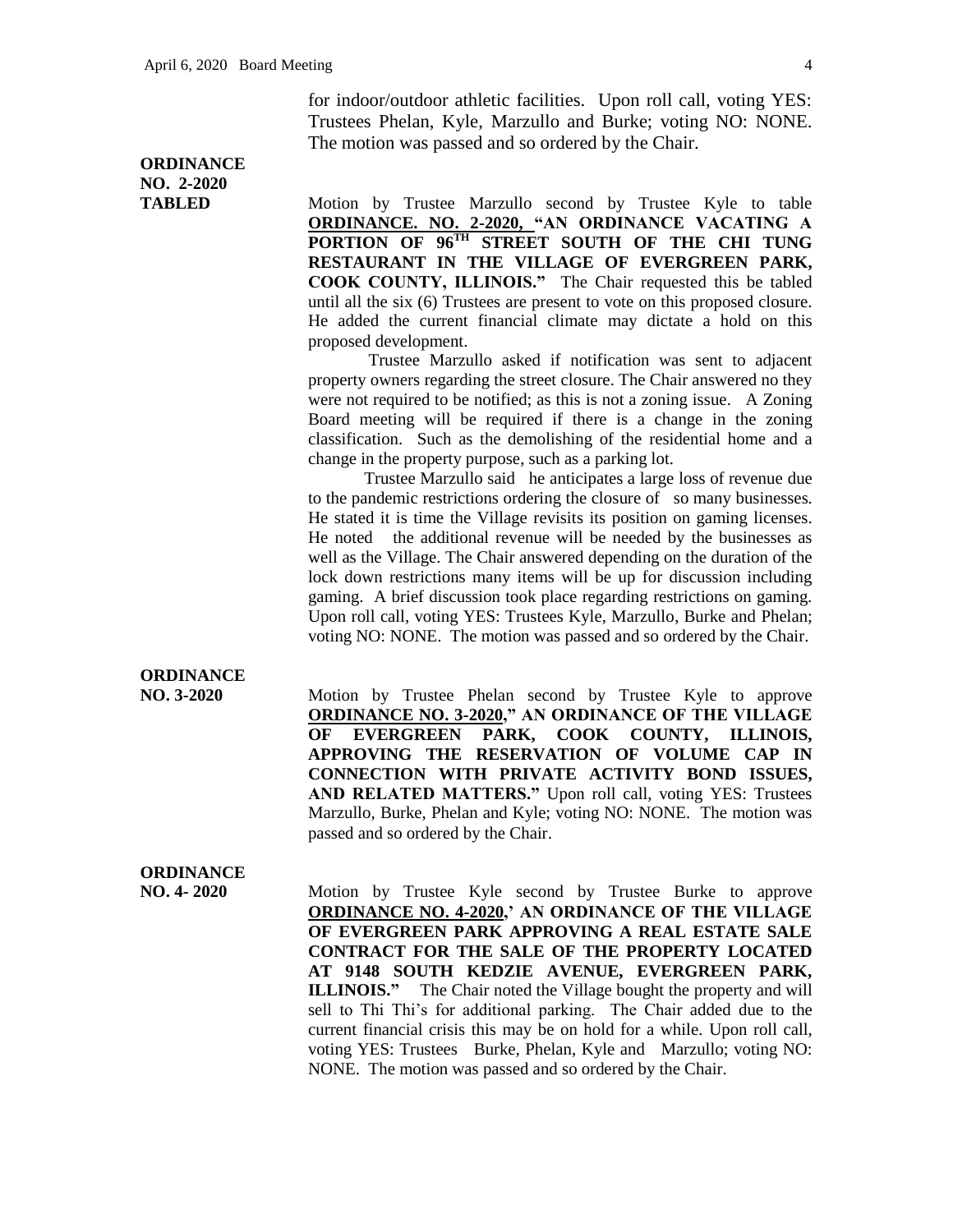#### **TEMPORARY REDUCTION OF MONTHLY BOARD MEETINGS**

Motion by Trustee Kyle second by Trustee Marzullo to reduce the Village Board meetings to one meeting per month. This is a temporary schedule to abide by the State order limiting public meetings until it is safe to resume normal (2) two meetings per month. Meetings will be held on the third Monday of the month until the restrictions are lifted. Upon roll call, voting YES: Trustees Phelan, Kyle, Marzullo and Burke; voting NO: NONE. The motion was passed and so ordered by the Chair.

### **PUBLIC DISCLOSURE**

**LETTER** Motion by Trustee Kyle second by Trustee Marzullo to accept the letter for information and file and be memorialized in the public record minutes from Trustee Burke regarding her employment with the law firm of Odelson & Sterk, Ltd. Upon roll call voting YES: Trustees Kyle, Marzullo, Burke and Phelan. Motion was passed and so ordered by the Chair.

> The Chair read the entire letter dated March 29, 2020 from Trustee Kelly Burke to the Board with her request it be memorialized in the minutes as part of the permanent record. It is as follows; Dear Mayor and Board Members:

> You are hereby advised that I am an employee of Odelson & Sterk, Ltd. and receive an annual salary from them which is not based upon any moneys paid by the Village of Evergreen Park to them. I am not a shareholder in Odelson & Sterk, Ltd. and have no direct or indirect financial interest in Odelson & Sterk, Ltd.

> I do not handle any legal matters for the Village of Evergreen Park. Odelson & Sterk, Ltd. has been appointed as the hearing officer of the Village for certain administrative adjudications before I was elected as Village Trustee. I am abstaining from all deliberations and votes concerning the appointment of Odelson & Sterk, Ltd. I am abstaining from all deliberations and votes concerning the compensations to be paid to Odelson & Sterk, Ltd. Please do not ask me or involve me in any matters concerning Odelson & Sterk, Ltd. I request that this letter be publicly disclosed and become memorialized in the minutes. Sincerely, Trustee Kelly Burke

### **ENGINEER'S REPORT** Village Engineer Klass was not in attendance.

### **ATTORNEY'S REPORT** Village Attorney Cainkar was not in attendance.

#### **BID REQUESTS** NONE.

**MISC.** The Chair asked everyone to check on their neighbors especially seniors. The Village is here to help anyone in need with Police and